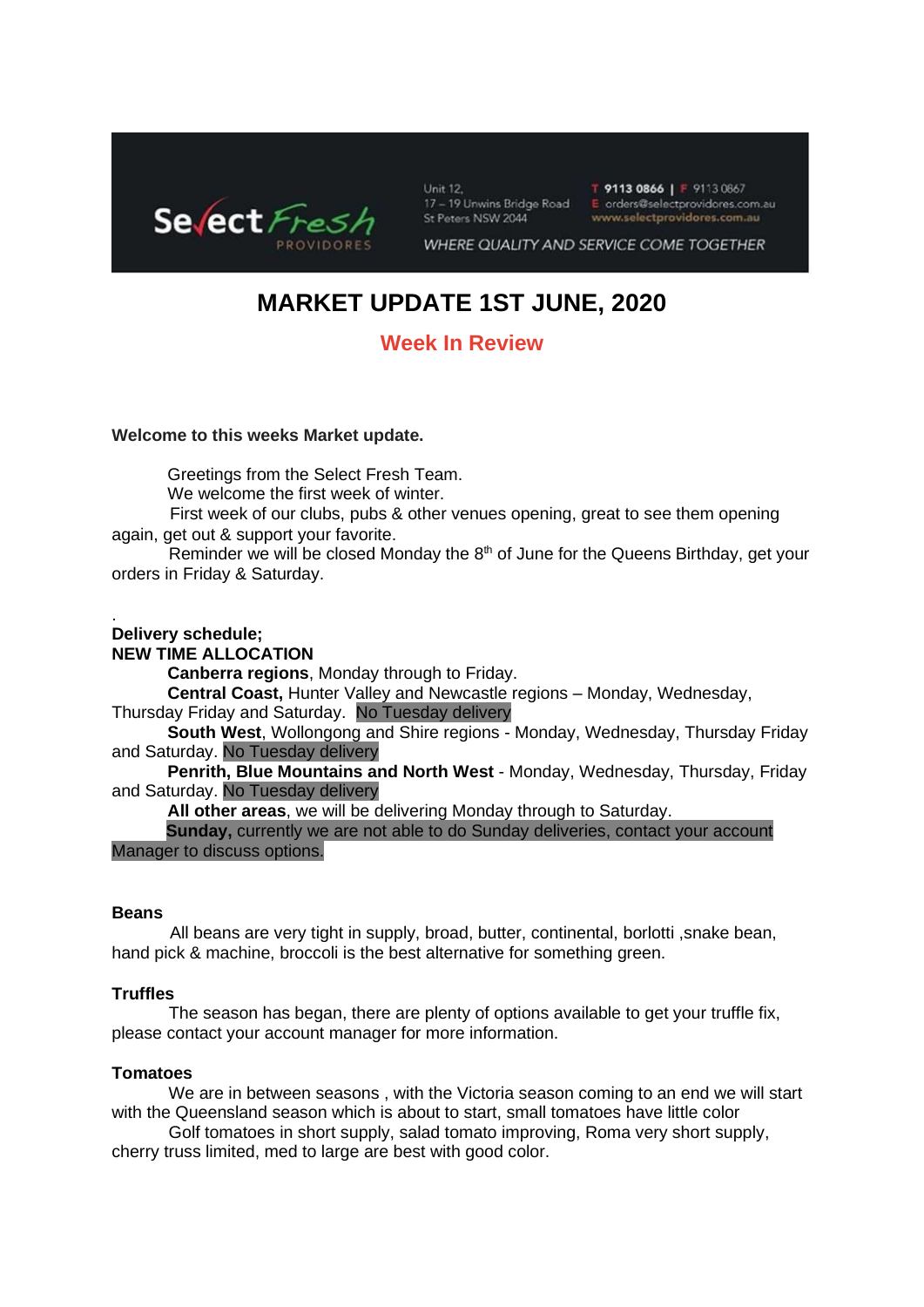### **Green leaf**

Current supply of the washed range is very limited, spinach, rocket, cos, mixed leaf lettuce, Treviso.

Broccoli leaf available Monday, Wednesday, Friday.

### **Pomegranate**

 Australian season is coming to an end this week with limited supply, imported stock not available for another month, pomegranate seeds are available

### **Gourmet Herbs.**

Stock available,

### **EDIBLE FLOWERS**

 Viola, assorted mixture, dianthus, marigolds, linaria, broad bean flower, snap dragon, broad bean flower ( limited)

### **MICRO HERBS**

 Mixed trays, red vein sorrel, red shiso, bulls blood, red Garnett, flat parsley, coriander, green & red mizuna, upland cress, red & green tatsoi, green basil, chervil, green basil, celery, shallots

Tarragon, purple radish, red mustard, green mustard, snow pea

tendrils.

### **PETITE LEAF**

 Red vein sorrel, red elk, bronze fennel, bulls blood, upland cress, salad Burnett, confetti coriander, red lace, nasturtium leaf, yarrow, amaranth.

### **AUS NATIVE**

Salt bush, sea blight, karkalla, samphire, warrigal greens, ice plant.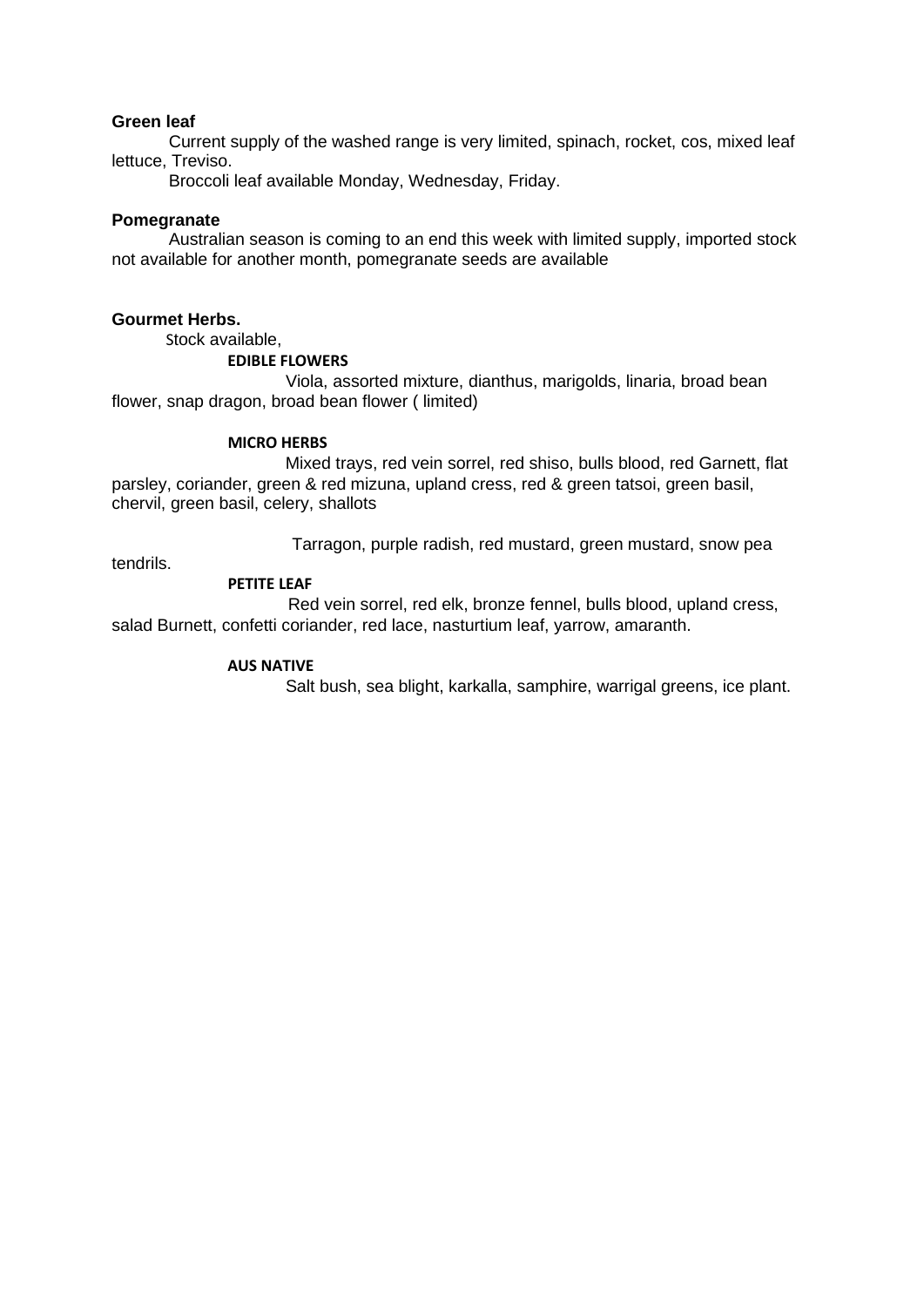

### **Juices.**

Juices only available Monday & Wednesday at this time. If you have any standing orders please contact us to make arrangements.

### **Herbs.**

 Basil has seen a decreased , limited Thai basil, coriander is up this week, watercress, chives & dill are tight in supply, tarragon is winter stock, all other herbs & leaf are in good shape.

### **Petite Bouche**

 Very limited supplies at the moment as the growers have started to replant with venues opening again , a few weeks away from full production, contact your account manager for what is best available for your menu.

### **With no supply currently available on Saturdays.**

### **Saturday Markets**

Flemington markets  $\&$  paddy's markets will reopen from the  $5<sup>th</sup>$  June and every Saturday moving forward.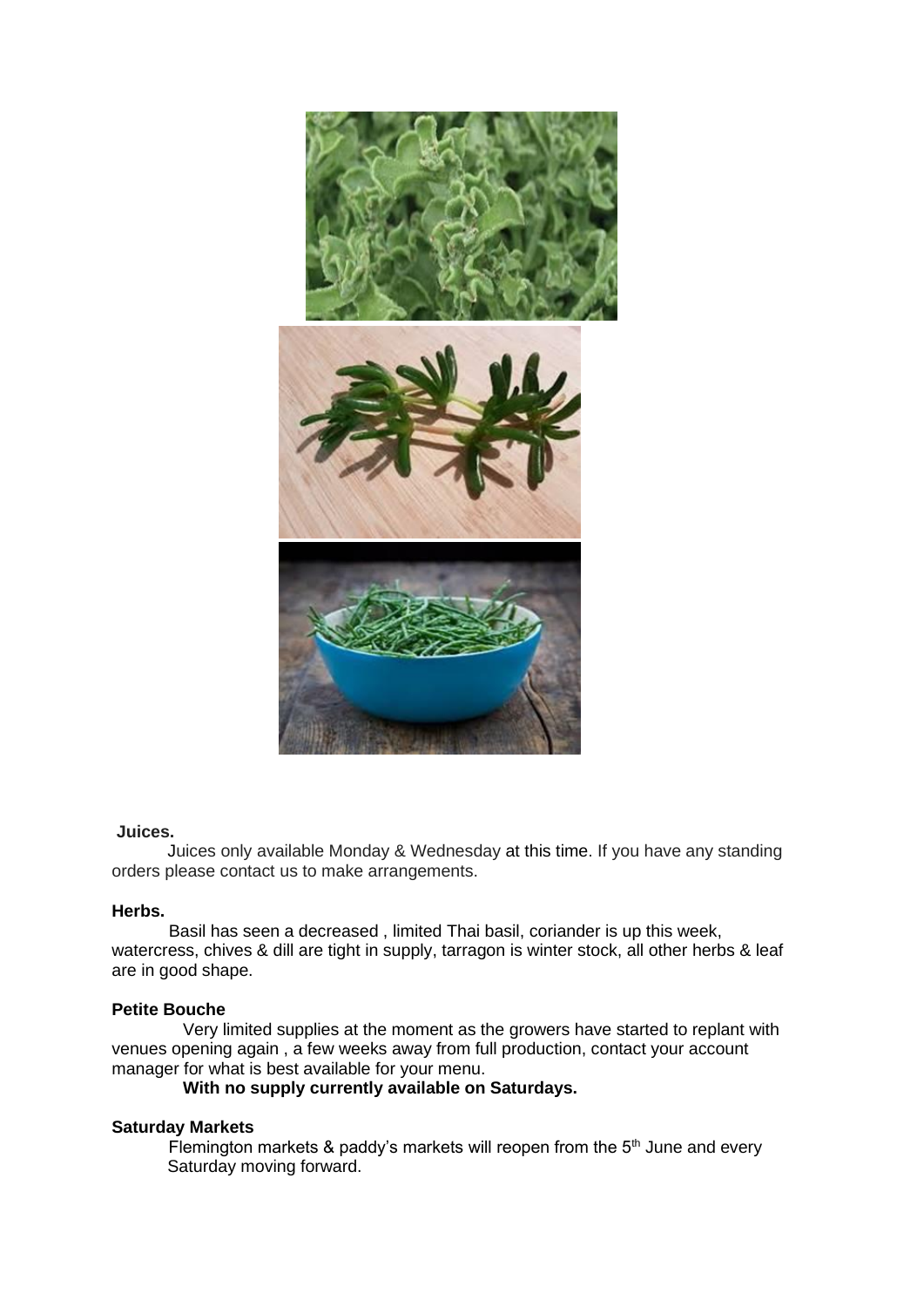# **MUST HAVE PRODUCE**

### **FRUIT:**

Apples are in, granny smith , red delicious are light on ,gala , bravo, red love, juicing granny smith from **Lithgow**, banana leaves, plantains, Spanish melons, pears (corella is the pick this week than Packham pears ), QLD Imperial mandarins ( a slight price increase this week) , local & Myer lemons available for something different, **naval oranges from Griffith**, honeydew, rock melon, orange candy melon, winter melon, hairy melon, yellow & red papaya, **crimson red grapes are at their peak** , seedless watermelon, truss tomato at 5kg are better price than salad tomato, loose cherry truss tomato available & a good buy, haas avocado has seen a small increase in price , bulk avocado available, dry coconut, drinking coconuts, cumquats, grapefruit.

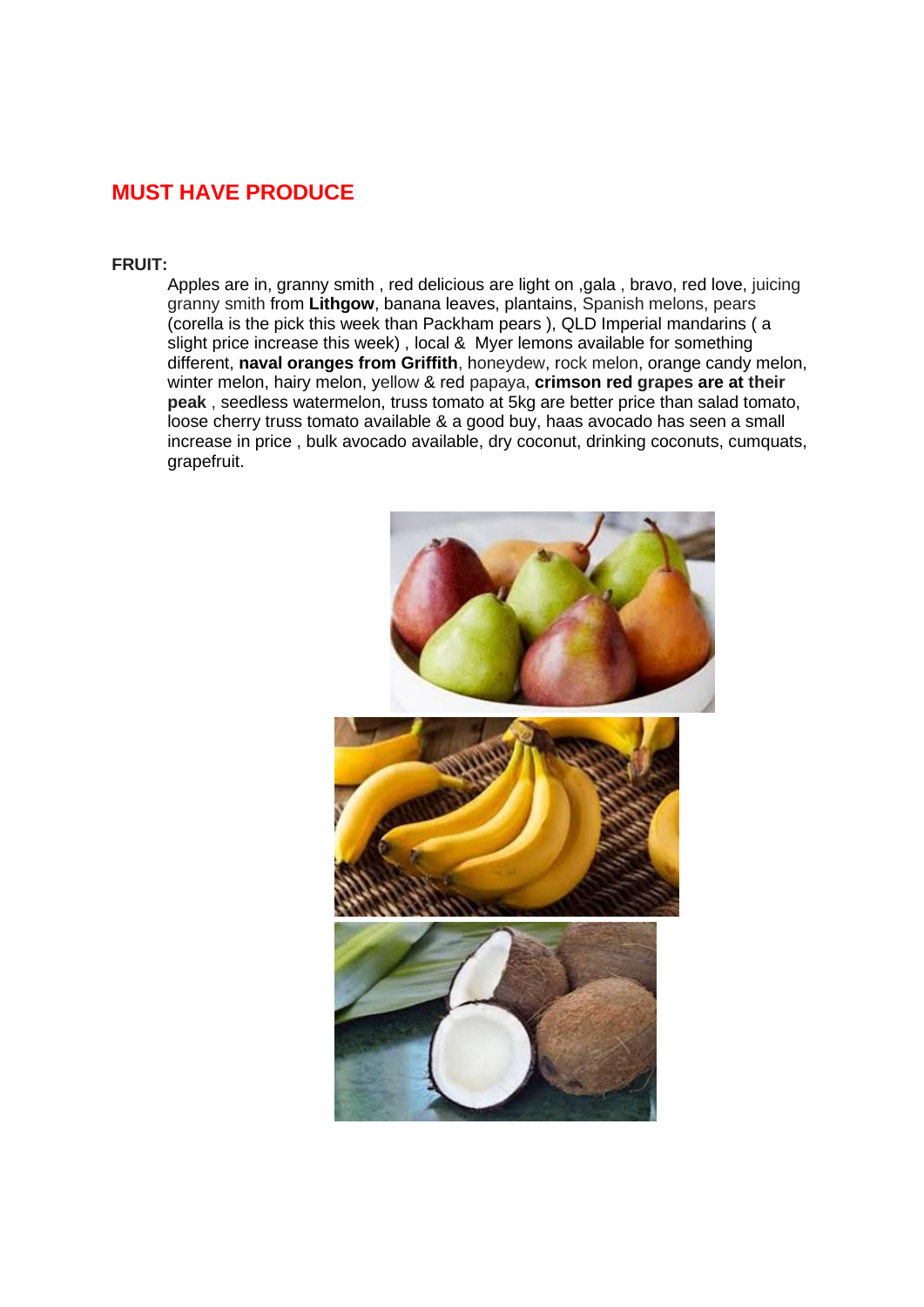### **VEGETABLES:**

Radicchio is from Victoria, parsnip, shallots, Dutch carrots purple, white & yellow, golf carrots , crunchy munchies green & red capsicum 2nds are the go to, orange capsicum, large beetroot, white beetroot, celery, rocket bunches, sweet peas in 10kg cartons, **telegraph cucumbers has seen an increase, Lebanese cucumber still best buy** , chat medium and large desire potato , Sebago, kumara potato, jap, QLD blue & butternut pumpkin are great, cuca melon, fresh olives, cos lettuce better price than iceberg, golden target & baby beetroot, mini capsicum, artichokes globe & Jerusalem, **local Hawkesbury stinging nettles need 48hr notice.** green kale bunch a great buy.







## **SPOTLIGHT**

### **FRUIT:**

Chestnuts for the pizza oven, pomelos (local), rambutan, dragon fruit from Thailand, honeycomb (half frames),pomegranate, Walnuts (10kg), custard apple, rhubarb , quince, guava, green kiwi fruit from Victoria is available, gold kiwi fruit, yuzu, papaya red, green paw paw, passionfruit, avozilla avocados , topless pineapple from Bundaberg ,lemons, bulk limes best buy for your bar.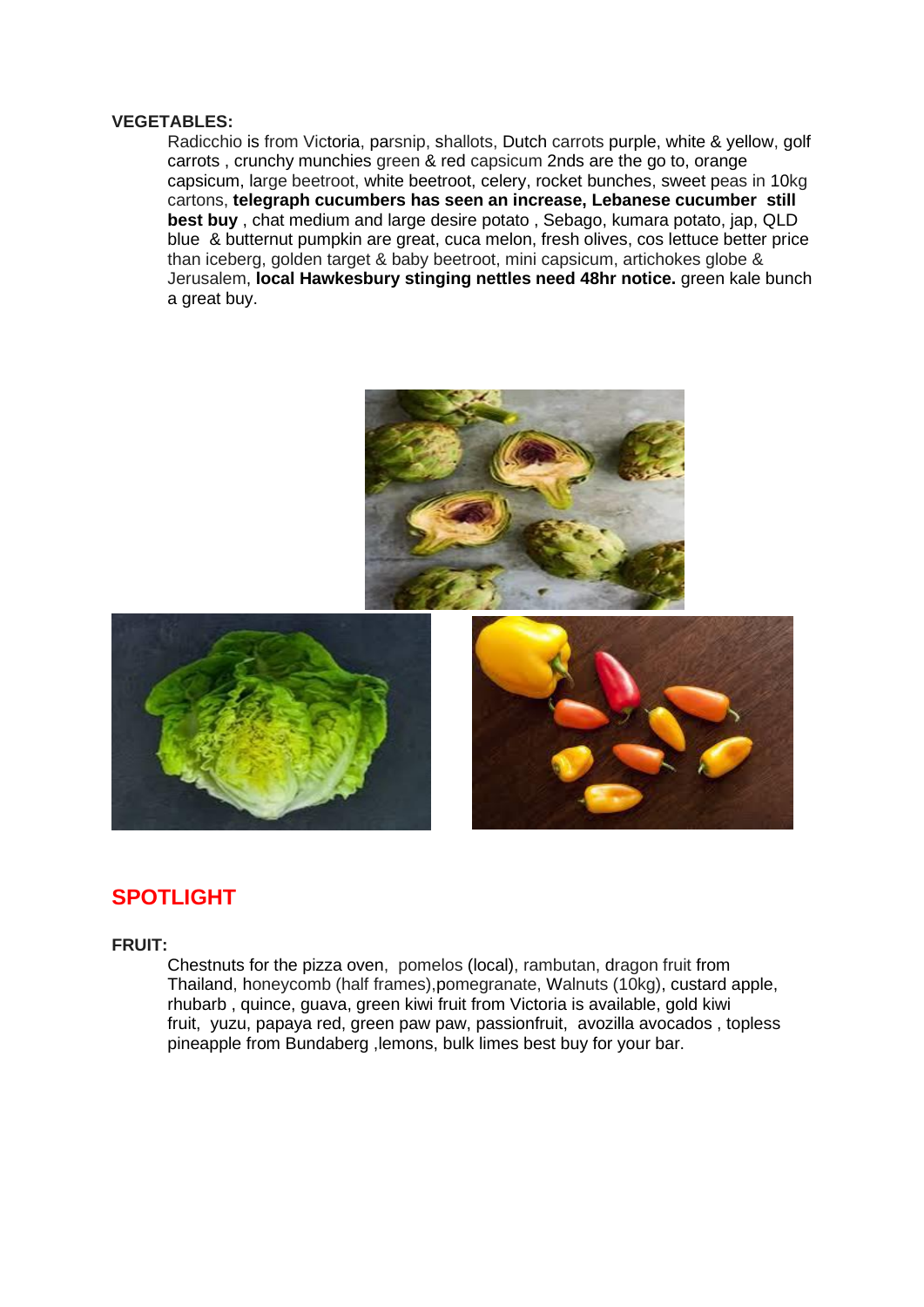



### **VEGETABLE;**

Large fennel, leeks, fioretto cauliflower blossom, celeriac price has come down, Brussel sprouts, spaghetti squash, pollen powder, red & green chilis, pardron chili from Victoria very scare need 48hr notice ,get shistio chili, habanero chili, finger limes,feijo, All Asian greens **( bok choi large & baby, wombok, chinses celery, kang kong water spinach, tong ho, yau mok, gai choy, choy sum, gui lan)** are at there best ,banana eshallots, black radish, rainbow chard, Cimi Di rapia , baby fennel, purple kallets, baby corn import stock has arrived, corn cobs, broccoli, broccolini.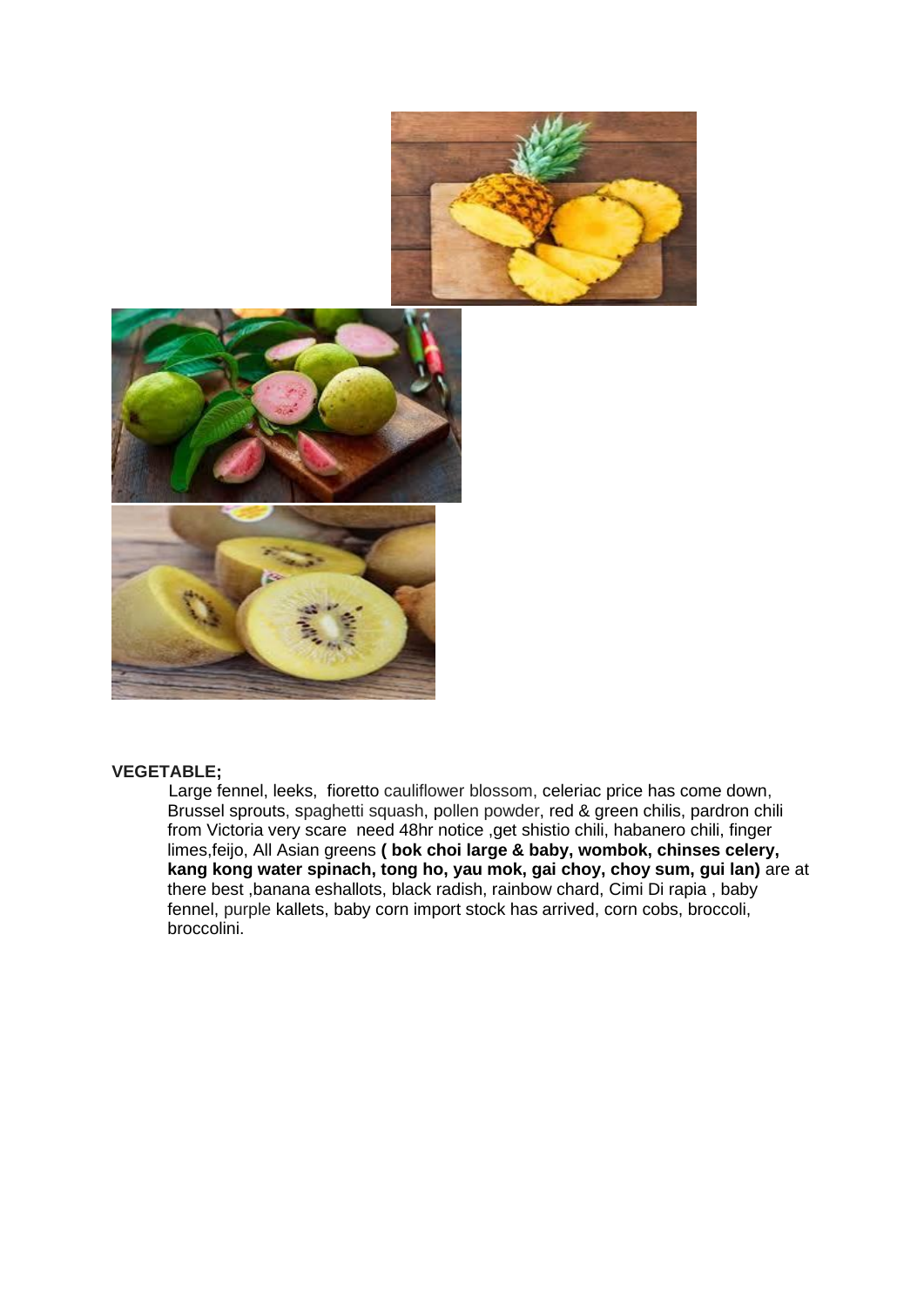

# **LIMITED RANGE**

# **FRUIT:**

Blackberries & strawberries from Victoria are limited , Qld season to start in coming weeks & costly, raspberries are getting better, banana price increasing, figs are limited to the cold weather ,brown nashi pear, Qld mandarin slow supply just waiting on the warmer weather, USA cherries available box only, star fruit , logons, seeded long melon. Persimmon, fuji fruit Australian season coming to an end NZ season starting.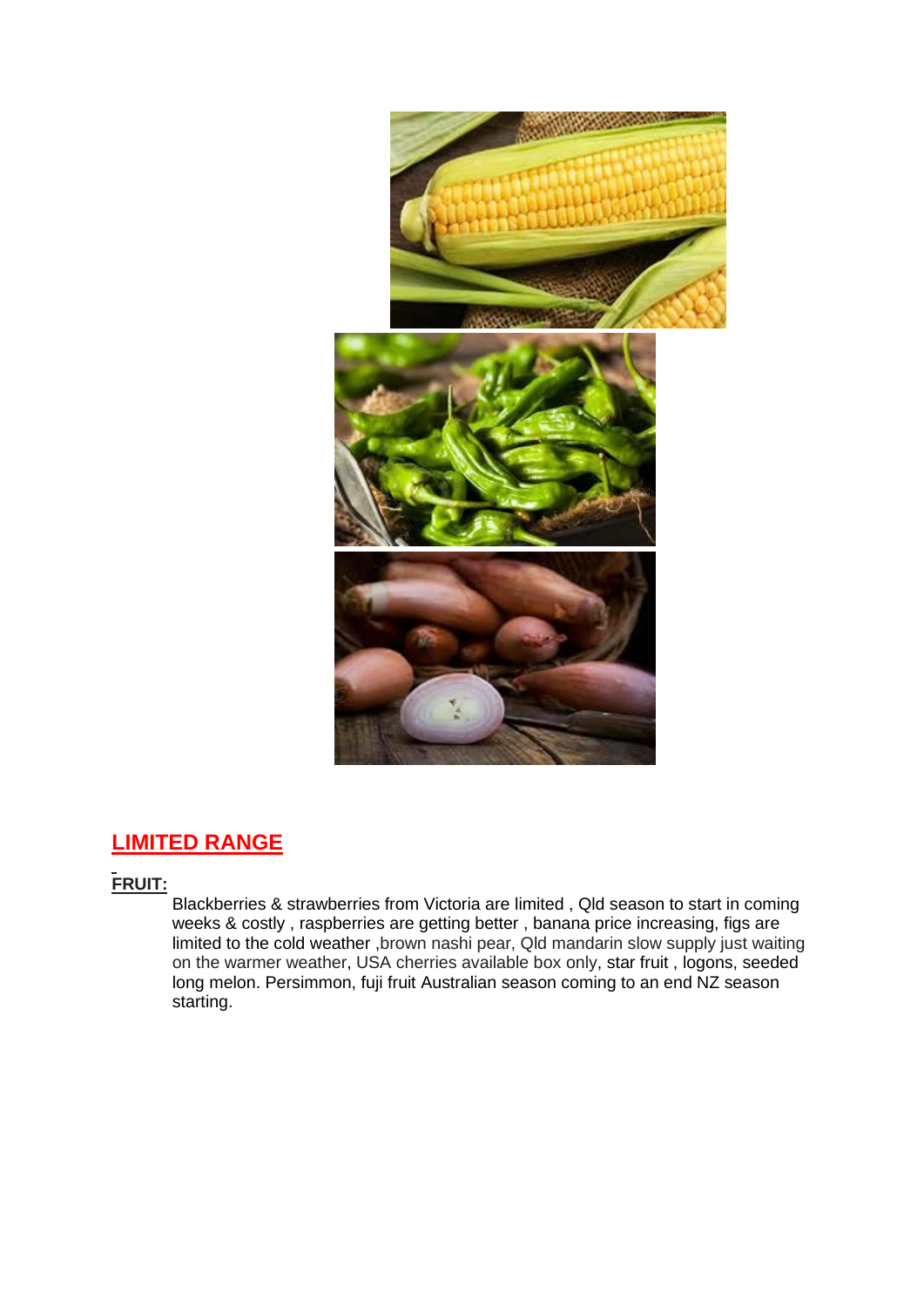

### **VEGETABLES;**

Red capsicum & red capsicum 2nds price increasing, eggplant has seen a price increase,eggs prices is holding firm , ginger in high demand, white witlof, No imported garlic only local garlic best option, **sugar snaps supply has improved**, asparagus from USA is short supply and costly, turnips in short supply, pencil leeks are limited this week, okra , button mushrooms, all zucchini, **ice berg lettuce supply is getting better cos lettuce better priced**, sugar loaf, red cabbage better price as there has been a decrease price , pea eggplant, yellow squash, local cauliflower, leeks are a smaller size, Calvo Nero very scares – Tuscan cabbage best option.

# **SEASON ENDED**

### **FRUIT:**

Peaches, nectarines, kiwi berries, fresh pistachio, champagne melon, blood orange ( back in season very soon), green grapes, yellow dragon fruit, green mango, valencia orange, mini melon, plums.

### **VEGETABLE;**